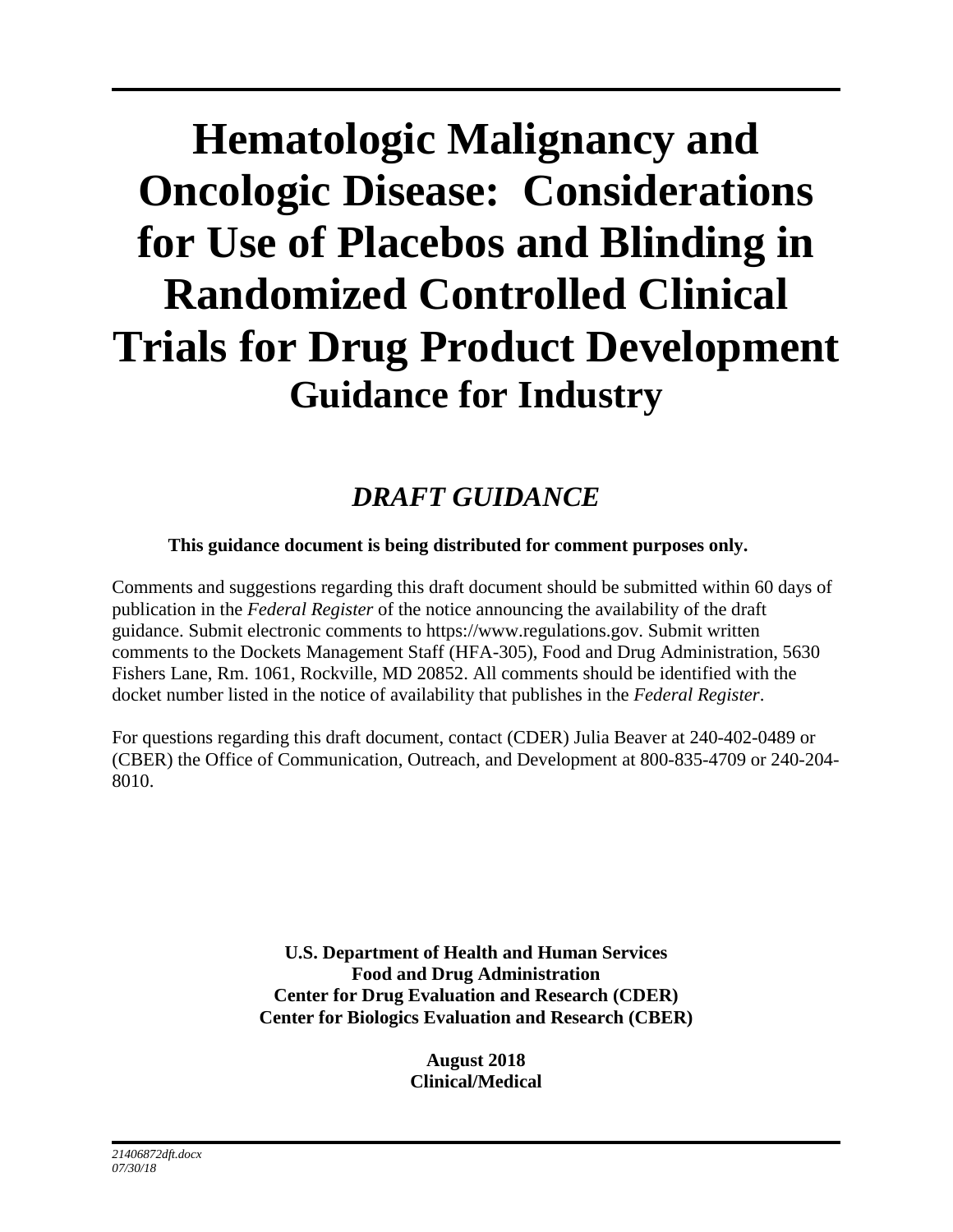## **Hematologic Malignancy and Oncologic Disease: Considerations for Use of Placebos and Blinding in Randomized Controlled Clinical Trials for Drug Product Development Guidance for Industry**

*Additional copies are available from:*

*Office of Communications, Division of Drug Information Center for Drug Evaluation and Research Food and Drug Administration 10001 New Hampshire Ave., Hillandale Bldg., 4th Floor Silver Spring, MD 20993-0002 Phone: 855-543-3784 or 301-796-3400; Fax: 301-431-6353; Email: druginfo@fda.hhs.gov https://www.fda.gov/Drugs/GuidanceComplianceRegulatoryInformation/Guidances/default.htm*

*and/or*

*Office of Communication, Outreach, and Development Center for Biologics Evaluation and Research Food and Drug Administration 10903 New Hampshire Ave., Bldg. 71, rm. 3128 Silver Spring, MD 20993-0002 Phone: 800-835-4709 or 240-402-8010; Email: ocod@fda.hhs.gov https://www.fda.gov/BiologicsBloodVaccines/GuidanceComplianceRegulatoryInformation/Guidances/default.htm*

> **U.S. Department of Health and Human Services Food and Drug Administration Center for Drug Evaluation and Research (CDER) Center for Biologics Evaluation and Research (CBER)**

> > **August 2018 Clinical/Medical**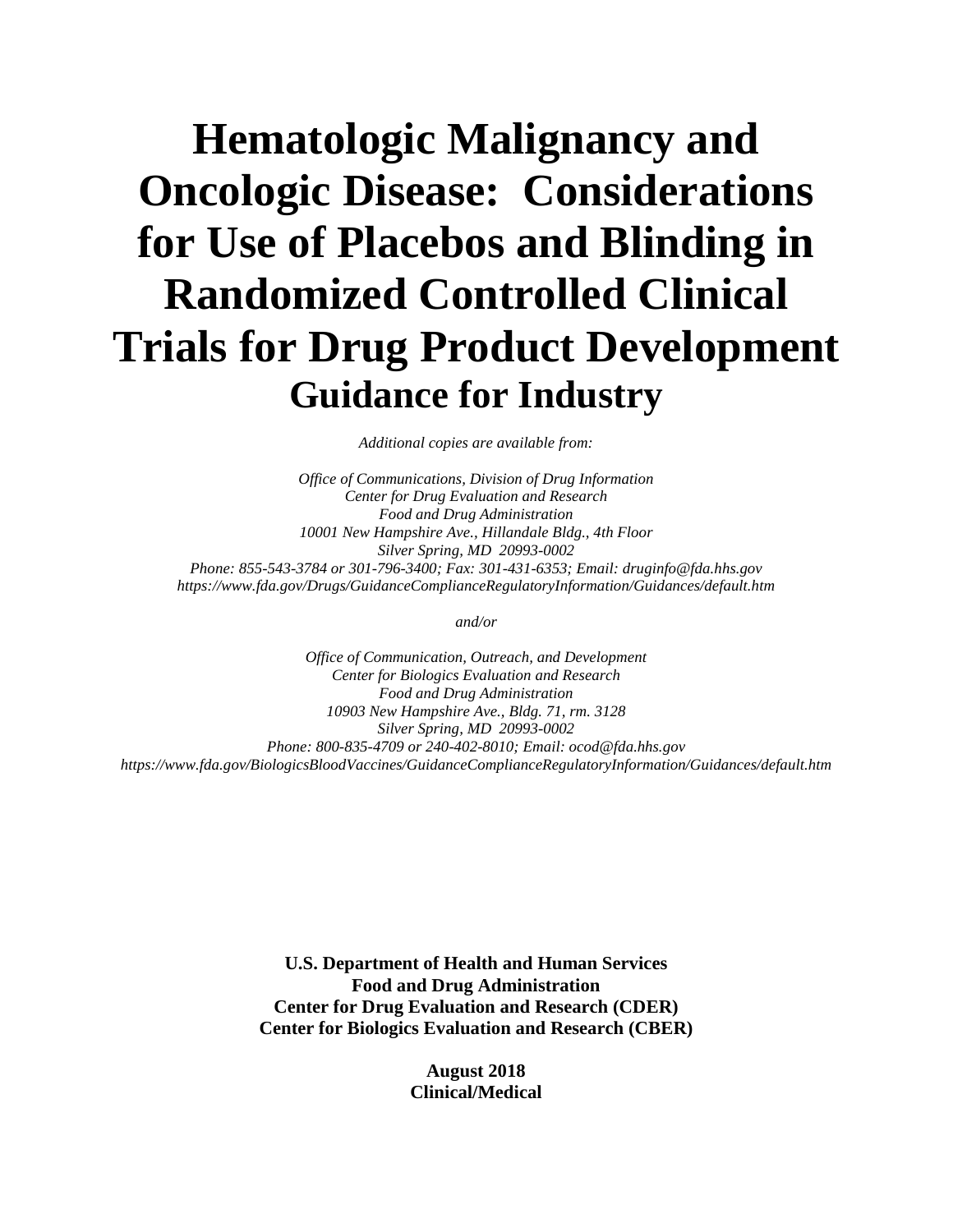#### **TABLE OF CONTENTS**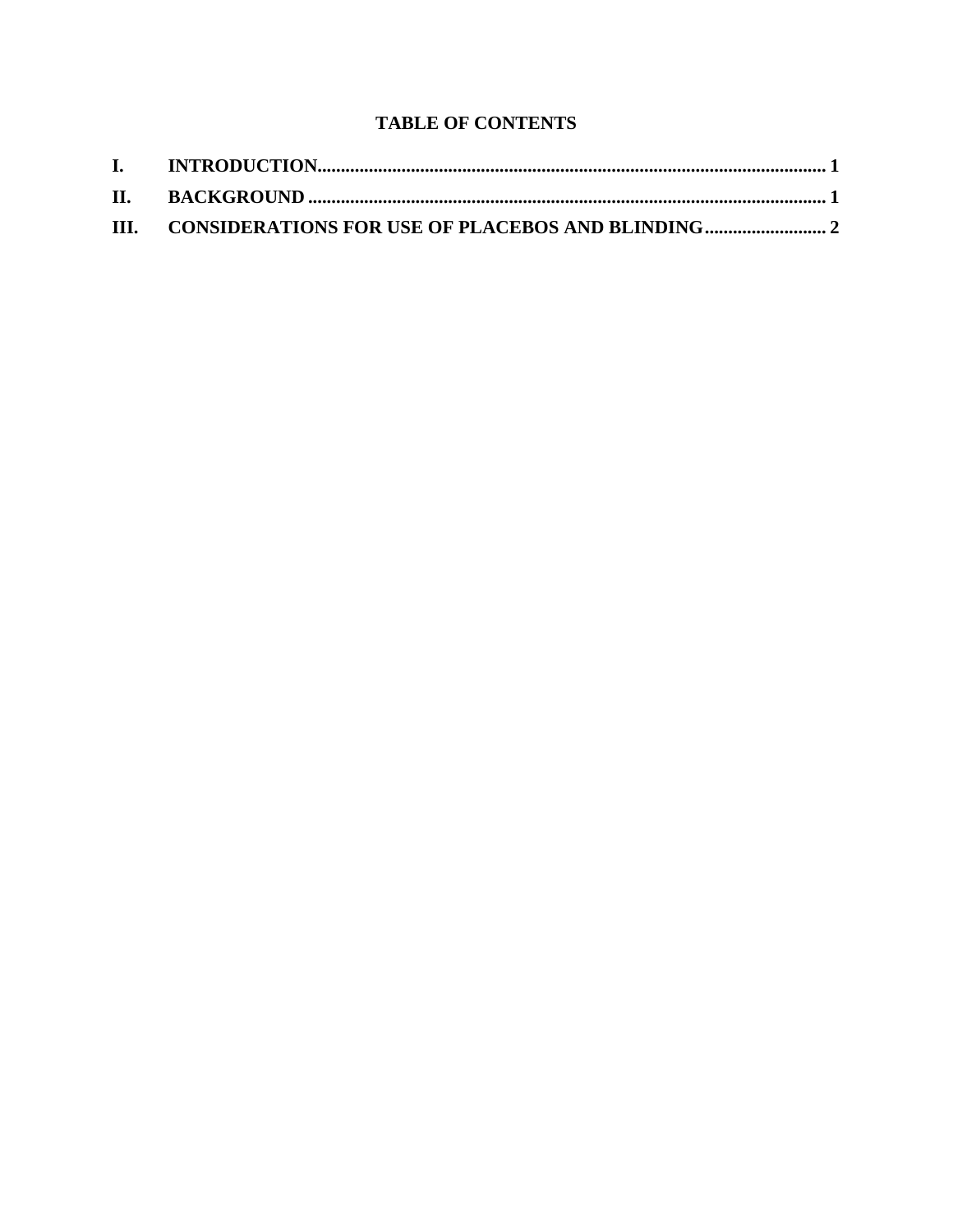*Draft — Not for Implementation*

### **Hematologic Malignancy and Oncologic Disease: Considerations for Use of Placebos and Blinding in Randomized Controlled Clinical Trials for Drug Product Development Guidance for Industry[1](#page-3-0)**

8 This draft guidance, when finalized, will represent the current thinking of the Food and Drug<br>9 Administration (FDA or Agency) on this topic. It does not establish any rights for any person Administration (FDA or Agency) on this topic. It does not establish any rights for any person and is not 10 binding on FDA or the public. You can use an alternative approach if it satisfies the requirements of the applicable statutes and regulations. To discuss an alternative approach, contact the FDA staff responsible **for this guidance as listed on the title page.** 

#### **I. INTRODUCTION**

 This guidance provides recommendations to industry regarding the use of placebos and blinding 19 in randomized controlled clinical trials in development programs for drug or biological products<sup>[2](#page-3-1)</sup> for the treatment of hematologic malignancies and oncologic diseases.

 

 $\begin{array}{c} 7 \\ 8 \end{array}$ 

 

 In general, FDA's guidance documents do not establish legally enforceable responsibilities. Instead, guidances describe the Agency's current thinking on a topic and should be viewed only as recommendations, unless specific regulatory or statutory requirements are cited. The use of the word *should* in Agency guidances means that something is suggested or recommended, but not required.

 

#### **II. BACKGROUND**

 Placebos, defined as inert substances with no pharmacologic activity, are commonly used in double-blind, randomized controlled clinical trials. Because investigators and patients in these trials do not know what treatment patients are receiving, this can decrease the likelihood of biased observations, decrease differential patient drop out, and allow for unbiased assessment of outcome measures, particularly when the assessment includes subjectivity, such as for quality of life measures. A placebo design may be useful or preferred in maintenance therapy, add-on trial designs, or in trials of adjuvant therapies (where standard of care is surveillance). However, the use of placebo in double-blind, randomized trials conducted in development programs for drug

<span id="page-3-0"></span><sup>&</sup>lt;sup>1</sup> This guidance has been prepared by the Office of Hematology and Oncology Products in the Center for Drug Evaluation and Research (CDER) in cooperation with the Center for Biologics Evaluation and Research (CBER) at the Food and Drug Administration.

<span id="page-3-1"></span> For the purposes of this guidance, all references to *drug products* include both human drugs and biological products regulated by CDER and CBER unless otherwise specified.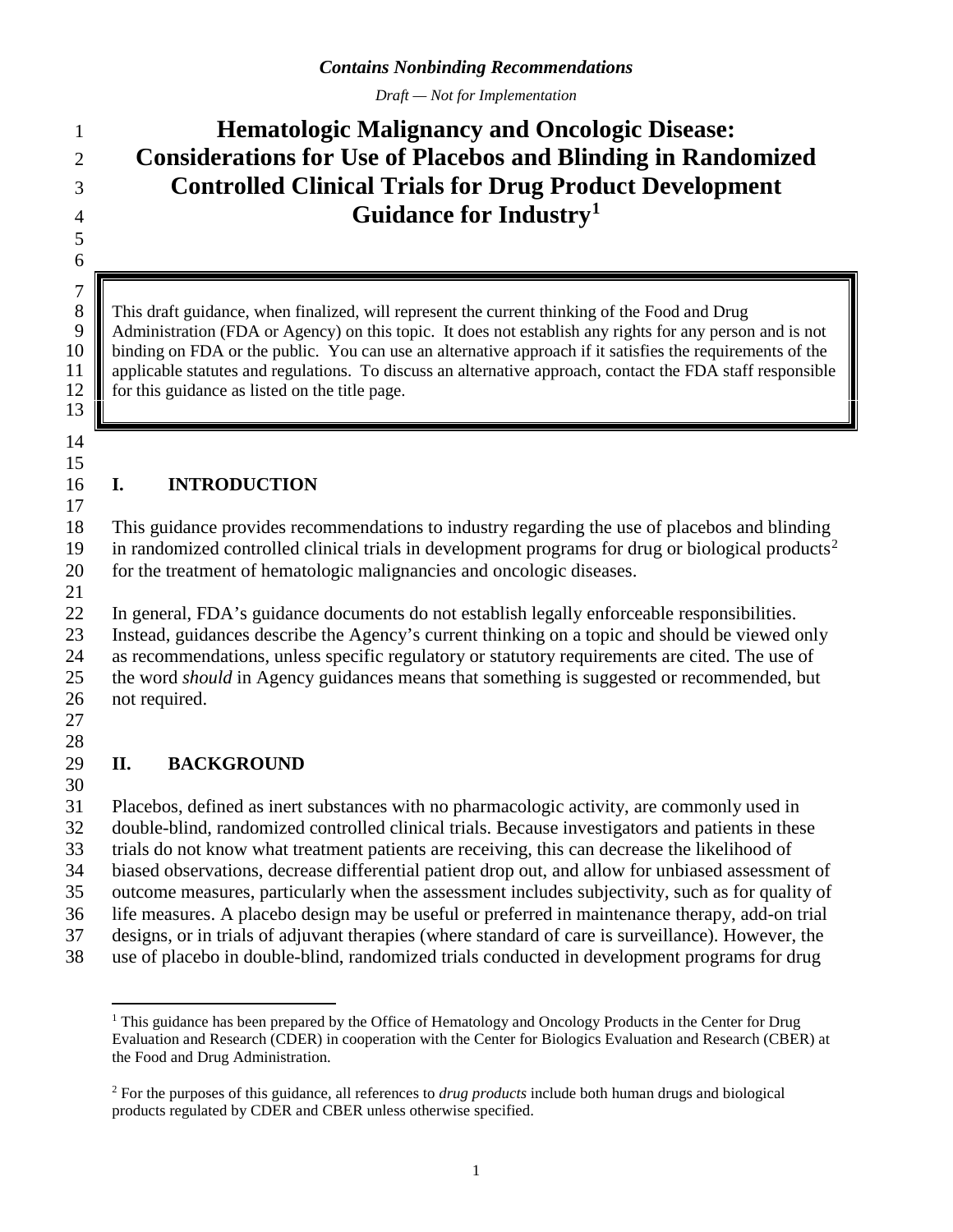#### *Contains Nonbinding Recommendations*

#### *Draft — Not for Implementation*

- products for the treatment of malignant hematologic and oncologic disease sometimes presents both practical and ethical concerns.
- 

 In many cases, because of the toxicity profile of the active treatment, patients and investigators may infer which treatment patients are receiving and thus use of a placebo control may not in fact blind the treatment. For patients with hematologic malignancies and oncologic diseases that have standard effective therapy available, use of a placebo (not an active treatment) poses ethical issues. If possible, an active control is often preferred over placebo, and one option has been to conduct an open-label trial with a physician's choice of one of a few standard therapies as the

comparator. Another option has been to compare the investigational drug product to placebo,

- with each added to the standard of care (an *add-on* trial).
- 

Continued blinding of patients and investigators at the time of disease progression or occurrence

of serious adverse events presents additional challenges. For example, in a blinded

immunotherapy trial, a patient who develops adverse events on the control arm may receive

unnecessary treatments (e.g., immunosuppressive drug products including a high dose of

glucocorticoids, cyclophosphamide, interleukin-6 antagonist, or infliximab) for management of

adverse events incorrectly attributed to the investigational drug product. Maintaining the blind

after disease progression could also affect a patient's subsequent therapy, potentially preventing

a patient who had been on a placebo arm from receiving an approved therapy, or delaying or

 preventing the patient's entry into other clinical trials (for those trials of similar drug products that may have specific exclusion criteria based on prior treatment with an active drug or class of

drugs). Unblinding would allow informed decision-making with respect to additional treatment

- options (see below).
- 

#### **III. CONSIDERATIONS FOR USE OF PLACEBOS AND BLINDING**

 Given the challenges of using a placebo in randomized controlled clinical trials for therapies to treat hematologic malignancy and oncologic disease, FDA recommends that a sponsor use a placebo-controlled design only in selected circumstances (e.g., where surveillance is standard of care), or with certain trial design features (e.g. if the trial uses an add-on design, when the endpoint intended to support a labeling claim has a high degree of subjectivity, such as patient- reported outcomes). When considering a placebo control, a sponsor should take the following into account:

- 
- Sponsors should provide the rationale for the trial design. Justification is particularly important in the setting of a sham surgical procedure or when invasive methods are required for administration of the placebo (e.g., intrathecal administration, repeated intravenous administration via an indwelling catheter).
- 

 • FDA does not require patient-level maintenance of blinding at the time of disease recurrence or progression. Unless there are no available appropriate treatment alternatives, FDA recommends unblinding a patient at the time of documented disease recurrence or progression to ensure optimal patient management.